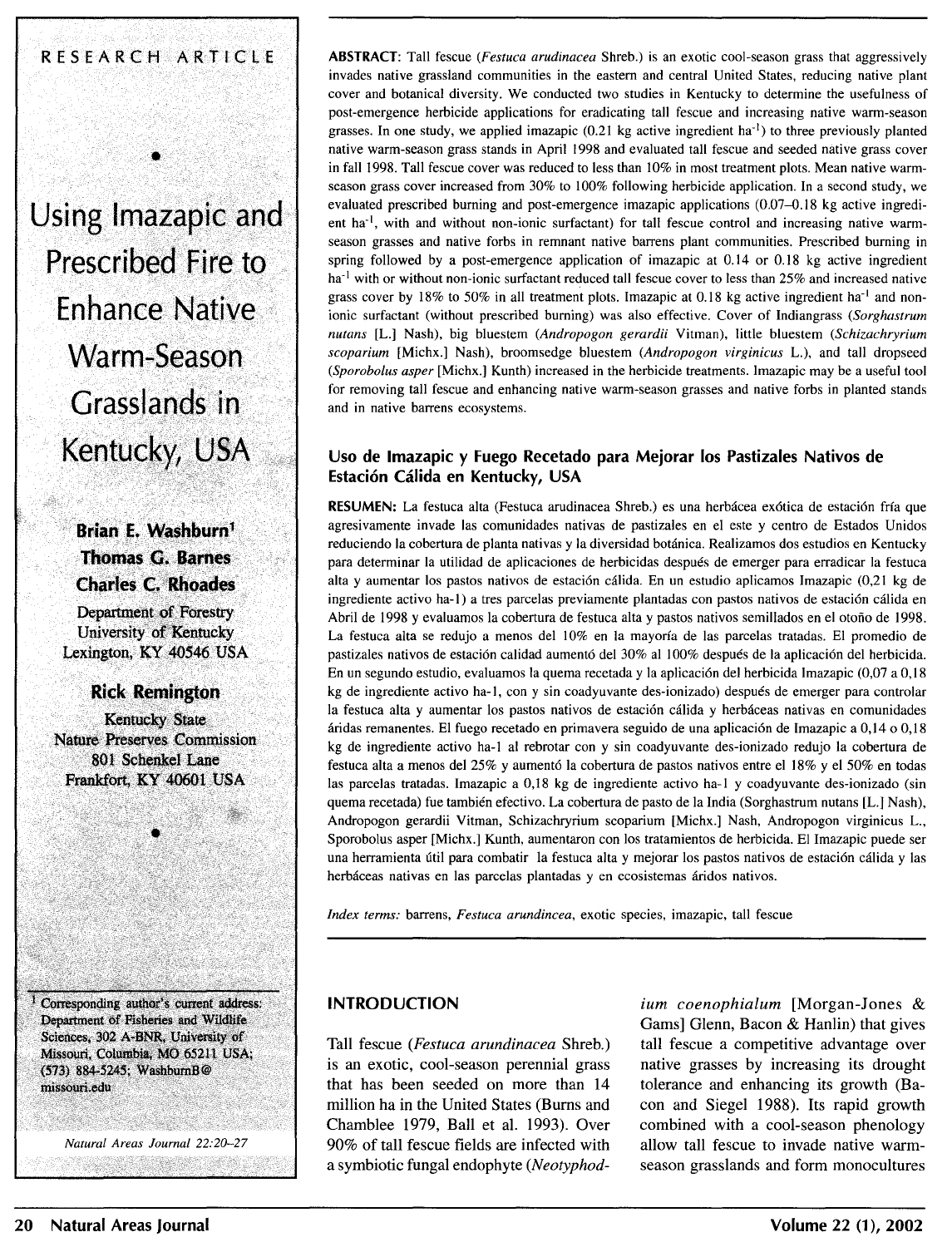#### (Barnes et al. 1995).

Savannas and barrens are native plant communities characterized by a diverse, grass- • dominated herbaceous layer and scattered trees and shrubs (Chester et al. 1997, Anderson et al. 1999). In Kentucky, these unique communities support some of the state's rarest plant species; tall fescue commonly invades these native communities, threatening their structure and function.

Several management tools may be useful for removing exotic cool-season grasses and other nonindigenous plants from native grasslands (Packard and Mutel 1997). Prescribed burning (Packard and Mute] 1997, Willson and Stubbendieck 2000) and herbicide application (Dill et al. 1986, Anderson 1992, Washburn et al. 1999) have been found to be effective for removing non-native plant species from degraded grassland ecosystems. Imazapic (Plateau™, BASF-American Cyanamid, Raleigh, N.C.) is a relatively new herbicide that is very effective for killing tall fescue (Washburn et al. 1999, Washburn and Barnes 2000a). In addition, imazapic reduces weed interference during planting efforts, allowing seeded native warm-season grasses (NWSG) and some native forbs to establish in one growing season (Beran et al. 1999, Washburn et al. 1999, Beran et al. 2000, Washburn and Barnes 2000b). Because this herbicide does not kill bluestems *(Andropogon* L. spp.), Indiangrass *(Sorghastrum nutans* [L.] Nash), and other NWSG (Vollmer 1998, Washburn and Barnes 2000b), it holds promise for eradicating tall fescue and increasing native plant abundance and diversity in both seeded NWSG stands and degraded native grassland ecosystems.

We conducted two studies to evaluate the use of post-emergence imazapic applications for eradicating tall fescue and in- • creasing NWSG cover. The objective of our first study was to determine the effectiveness of a post-emergence imazapic application for removing residual tall fescue and increasing NWSG coverage in grasslands seeded to NWSG. The objective of our second study was to determine the efficacy of prescribed burning, postemergence imazapic applications, and combinations of prescribed burning and imazapic applications for eradicating tall fescue and increasing NWSG and native forbs in a remnant native barrens.

# **STUDY AREAS**

## **Improving Seeded NWSG Stands**

We conducted experiments at three sites in Kentucky selected to represent a variety of silt loam soil types (Braxton, Wellston, Zanesville, and Crider) with varying levels of soil acidity (pH: 5.3-6.3), organic matter  $(3.3-5.2\%)$ , and inorganic nutrients (7–94 kg ha<sup>-1</sup> P, 86–105 kg ha<sup>-1</sup> K, 358-767 kg ha<sup>-1</sup> Ca, and 5-97 kg ha<sup>-1</sup> Mg). The first study site was located in the Inner Bluegrass physiographic region at the Raven Run Wildlife Sanctuary in Fayette County. The second site was located in the Western Kentucky Coal Field physiographic region in Muhlenberg County. The third study site was located in the Western Pennyroyal physiographic region in Caldwell County. Prior to experimental manipulations, all three study areas were dominated by tall fescue (85-98% cover).

### **Enhancing Remnant Native Barrens**

We conducted a second study at the Raymond Athey State Nature Preserve (hereafter Athey Barrens), a 63-ha preserve located in Logan County, south-central Kentucky. Athey Barrens has been managed by the Kentucky State Nature Preserves Commission since 1990. Management activities at Athey Barrens are focused on the eradication of non-native plants (e.g., tall fescue) and the restoration of native plant communities and appropriate disturbance regimes necessary to maintain those communities. The study area consisted of two abandoned pastures dominated by tall fescue, broomsedge bluestem *(Andropogon virginicus* L.), and a few other grasses and forbs commonly present in agricultural fields. Study site soils were silt loams or silty clay loams with a pH of 6.6 (Rhoades et al. 2002).

Existing plant communities at Athey Barrens were described prior to treatment applications (12 November 1998) by determining tall fescue cover, NWSG cover, and plant species richness in 80 l-m2 herbaceous sampling plots. Although plant cover varied across the study area, tall fescue was the dominant plant species ( $\bar{x}$  =  $58\% + 3.2$  SE). Native warm-season grasses ( $\bar{x}$  cover = 26% + 3.1 SE) were also present in most plots and consisted primarily of broomsedge bluestem and little bluestem *(Schizachryrium scoparium*  [Michx.] Nash). An average of 4.7 plant species per  $m^2$  ( $\pm$  0.1 SE) were present prior to treatment applications.

# **METHODS**

# **Improving Seeded NWSG Stands**

The first study was conducted in two phases: the initial phase involved prescribed burning, glyphosate applications, and seeding NWSG; and the second phase involved a post-emergence imazapic application. We implemented a randomized complete block design experiment with one treatment plot within each of two replicate blocks (resulting in a total of eight  $500-m^2$  plots) at each of three study sites. We no-till seeded NWSG into the following treatments: (I) control (no manipulation), (2) spring preemergence glyphosate (Round-Up  $PROTM$ ), (3) spring burn, spring pre-emergence glyphosate, and (4) fall burn, spring pre-emergence glyphosate. Prescribed burns were implemented on 15 March, 10 April, 29 August, and 16 October 1996. Strip-head fire burns were conducted between 1700 and 1900 h EST during conditions of low wind speeds (2-16 kph), rising relative humidity (25-60% ), and air temperatures between  $4 \,^{\circ}\text{C}$  and  $10\,^{\circ}\text{C}$  in the spring and between 21  $^{\circ}$ C and 27 $^{\circ}$ C in the fall. Glyphosate was broadcast applied at a label rate of 2.24 kg active ingredient (ai) ha<sup>-1</sup> (16-19 May 1996 or 10-12 May 1997) using a Demco<sup>TM</sup> (Dethmers Manufacturing Co., Boyden, Iowa) ATVmounted sprayer equipped with Tee-Jet 8003™ (Spraying Systems Co., Wheaton, Ill.) flat fan nozzles calibrated to deliver 112 L ha-I at 380 kPa.

We seeded a NWSG mixture at 6.98 kg PLS ha<sup>-1</sup> using a Truax<sup>TM</sup> (Truax Co., Minneapolis, Minn.) no-till drill during 3-10 June 1996 and 23-28 May 1997 (Capel 1995, Packard and Mutel 1997). The seed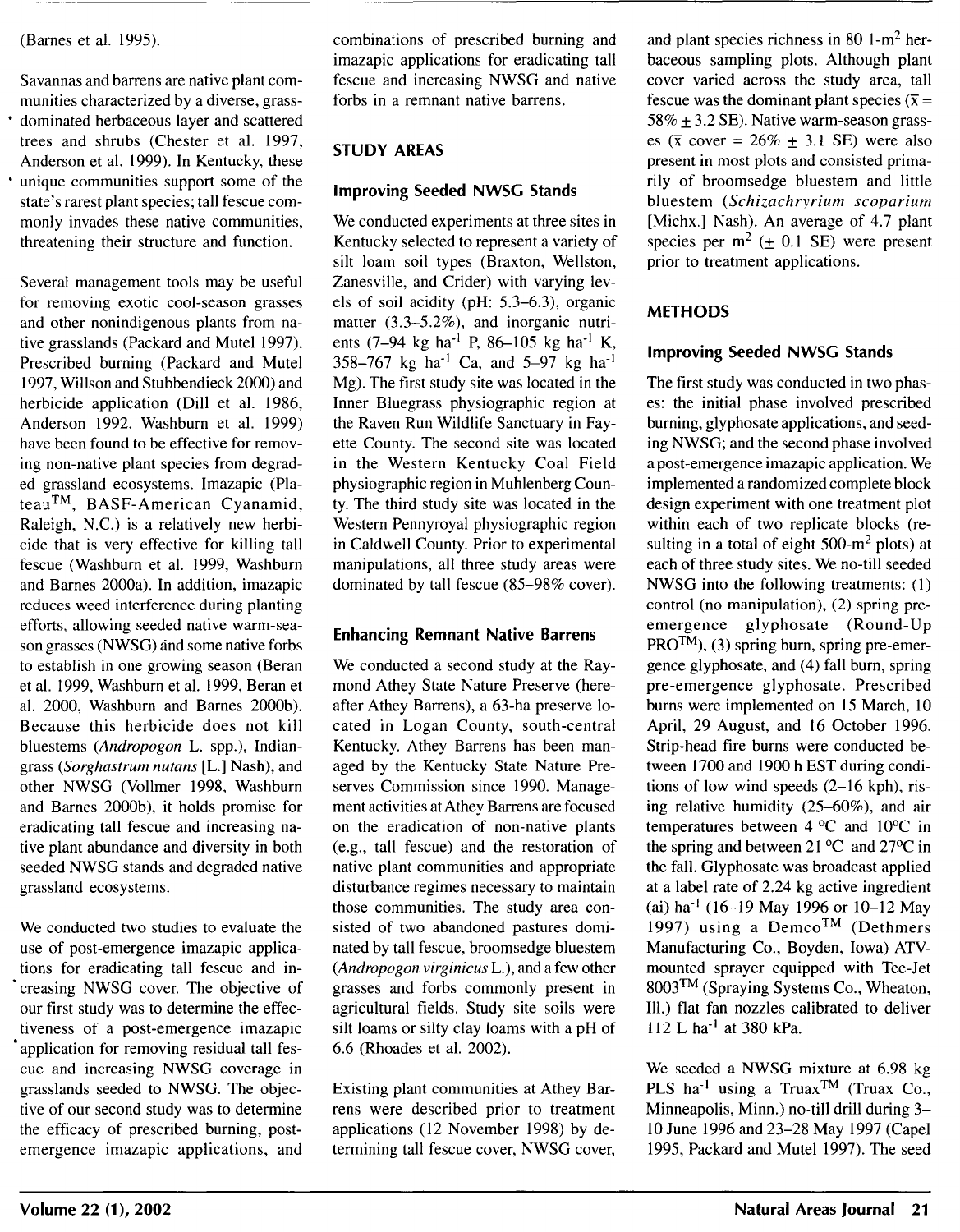mixture consisted of 32% Indiangrass, 29% big bluestem *(Andropogon gerardii* Vitman), 24% little bluestem, 8% sideoats grama *(Bouteloua curtipendula* [Michx.] Torr.), and 3% switchgrass *(Panicum virgatum* L.).

We visually estimated tall fescue cover (%) during spring of 1998 and seeded NWSG cover (%) in fall of 1997 in five 1m<sup>2</sup> plots (Bonham 1989) randomly located in each treatment plot. We determined seeded NWSG cover in each  $1-m^2$  plot by summing the cover estimates for individual NWSG in each sampling plot.

During the second phase of the study, we applied imazapic at a label rate (0.21 kg ai  $ha^{-1}$ ) to all treatment plots during 25–28 April 1998. The herbicide was applied with a Solo 435™ (Forestry Suppliers, Inc., Jackson, Miss.) backpack sprayer delivering a spray volume of  $112$  L ha<sup>-1</sup> at  $414$ kPa through a Tee-Jet 8003™ flat fan nozzle.

We evaluated the effects of the imazapic application (post-treatment) during the fall of 1998 by determining tall fescue cover  $(\%)$  and seeded NWSG cover  $(\%)$  in five l-m2 plots (Bonham 1989) randomly located in each treatment plot. Seeded NWSG cover was determined by summing the cover estimates for all seeded NWSG in each 1-m<sup>2</sup> plot. Seeded NWSG cover may exceed 100% because these values are a summation of estimates for all seeded NWSG.

We tested for differences in tall fescue cover and seeded NWSG cover before and after imazapic applications within each treatment using the general linear models procedure (PROC GLM) analysis of variance (ANOVA) of SAS (SAS Institute 1985, Neter et al. 1990) for each site independently. Differences were considered significant at  $P = 0.05$ . Significant interactions between treatment and imazapic application effects were found for both vegetational characteristics. We used the least-squares means procedure (LS-MEANS) of SAS (SAS Institute 1985) to compare means.

#### Enhancing Remnant Native Barrens

Imazapic and prescribed burning effects were evaluated with 16 treatments in a randomized complete block design experiment with one treatment plot in each of five replicate blocks at Athey Barrens. Study plots were  $120 \text{ m}^2$  to  $320 \text{ m}^2$ . Specific treatments included (1) control (no manipulation), (2) water only, (3) bum only, (4) bum and water only, (5) imazapic at  $0.07$  kg ai ha<sup>-1</sup>, (6) imazapic at  $0.07$  kg ai ha<sup>-1</sup> and Aquagene  $90^{\text{TM}}$  (Southern States Cooperative, Louisville, Ky.) nonionic surfactant (NIS) at  $2.34$  L ha<sup>-1</sup>, (7) imazapic at  $0.14$  kg ai ha<sup>-1</sup>, (8) imazapic at 0.14 kg ai ha<sup>-1</sup> and NIS at 2.34 L ha<sup>-1</sup>, (9) imazapic at  $0.18$  kg ai ha<sup>-1</sup>, (10) imazapic at 0.18 kg ai ha<sup>-1</sup> and NIS at 2.34 L ha<sup>-1</sup>, ( 11) spring burn followed by imazapic at  $0.07$  kg ai ha<sup>-1</sup>, (12) spring burn followed by imazapic at 0.07 kg ai ha<sup>-1</sup> and NIS at

2.34 L ha<sup>-1</sup>, (13) spring burn followed by imazapic at  $0.14$  kg ai ha<sup>-1</sup>, (14) spring burn followed by imazapic at 0.14 kg ai ha<sup>-1</sup> and NIS at 2.34 L ha<sup>-1</sup>, (15) spring burn followed by imazapic at 0.18 kg ai •  $ha^{-1}$ , (16) spring burn followed by imazapic at 0.18 kg ai  $ha^{-1}$  and NIS at 2.34 L ha<sup>-1</sup>. These herbicide application rates were ' recommended by the manufacturer in the imazapic label.

Prescribed burns were conducted on 23 March 1999 between 1300 and 1600 h EST. Winds were 8-16 kph, relative humidity was 29%, and air temperatures averaged 13°C (Rhoades et al. 2002). Herbicides were applied on 19 April 1999, as previously described.

Plant community characteristics were determined at the end of the initial growing season (fall 1999), early in the second

Table 1. Mean tall fescue cover (%) in herbicide treatment plots that were seeded to native warmseason grasses and then sampled prior to (spring 1998) and after (fall 1998) a post-emergence application of imazapic at  $0.21$  kg ai ha<sup>-1</sup> at the Raven Run, Muhlenberg, and Caldwell sites in Kentucky.

| <b>STUDY SITE</b>                            | Spring 1998            | <b>Fall 1998</b>                    |
|----------------------------------------------|------------------------|-------------------------------------|
| <b>Treatment</b>                             | $\overline{x}$ + SE    | $\overline{x}$ + SE                 |
| <b>RAVEN RUN</b>                             |                        |                                     |
| Control                                      | $76 + 4.1 ab$          | 93 $\pm$ 0.8 c                      |
| Spring Herbicide <sup>a</sup>                | $6 \pm 2.2 \text{ b}$  | $3 \pm 1.7$ b                       |
| Spring Burn - Spring Herbicide $6 \pm 2.5$ b |                        | $0 + 0.0 b$                         |
| Fall Burn - Spring Herbicide 9 $\pm$ 4.9 b   |                        | $26 \pm 6.1 \text{ d}$              |
| <b>MUHLENBERG</b>                            |                        |                                     |
| Control                                      | $93 + 0.8$ a           | 93 $\pm$ 0.8 a                      |
| Spring Herbicide                             | $2 \pm 1.1 \text{ b}$  | $0 \pm 0.0 \text{ b}$               |
| Spring Burn - Spring Herbicide $0 \pm 0.0$ b |                        | $0 + 0.0 b$                         |
| Fall Burn - Spring Herbicide 11 $\pm$ 2.4 c  |                        | Imazapic Application<br>$0 + 0.0 b$ |
| <b>CALDWELL</b>                              |                        |                                     |
| Control                                      | $94 \pm 1.1 \text{ a}$ | $94 \pm 0.8$ a                      |
| Spring Herbicide                             | $33 + 5.8$ b           | $0 \pm 0.0 \text{ c}$               |
| Spring Burn - Spring Herbicide $88 + 1.7$ a  |                        | $2 \pm 1.3$ c                       |
| Fall Burn - Spring Herbicide                 | $90 \pm 0.8$ a         | $6 \pm 3.3 \text{ c}$               |

<sup>a</sup> Herbicide consisted of an application of glyphosate at 2.24 kg ai ha<sup>-1</sup>.

b Means within the same row or within the same column under each site with the same letter are not different ( $P > 0.05$ ) according to LSMEANS comparisons.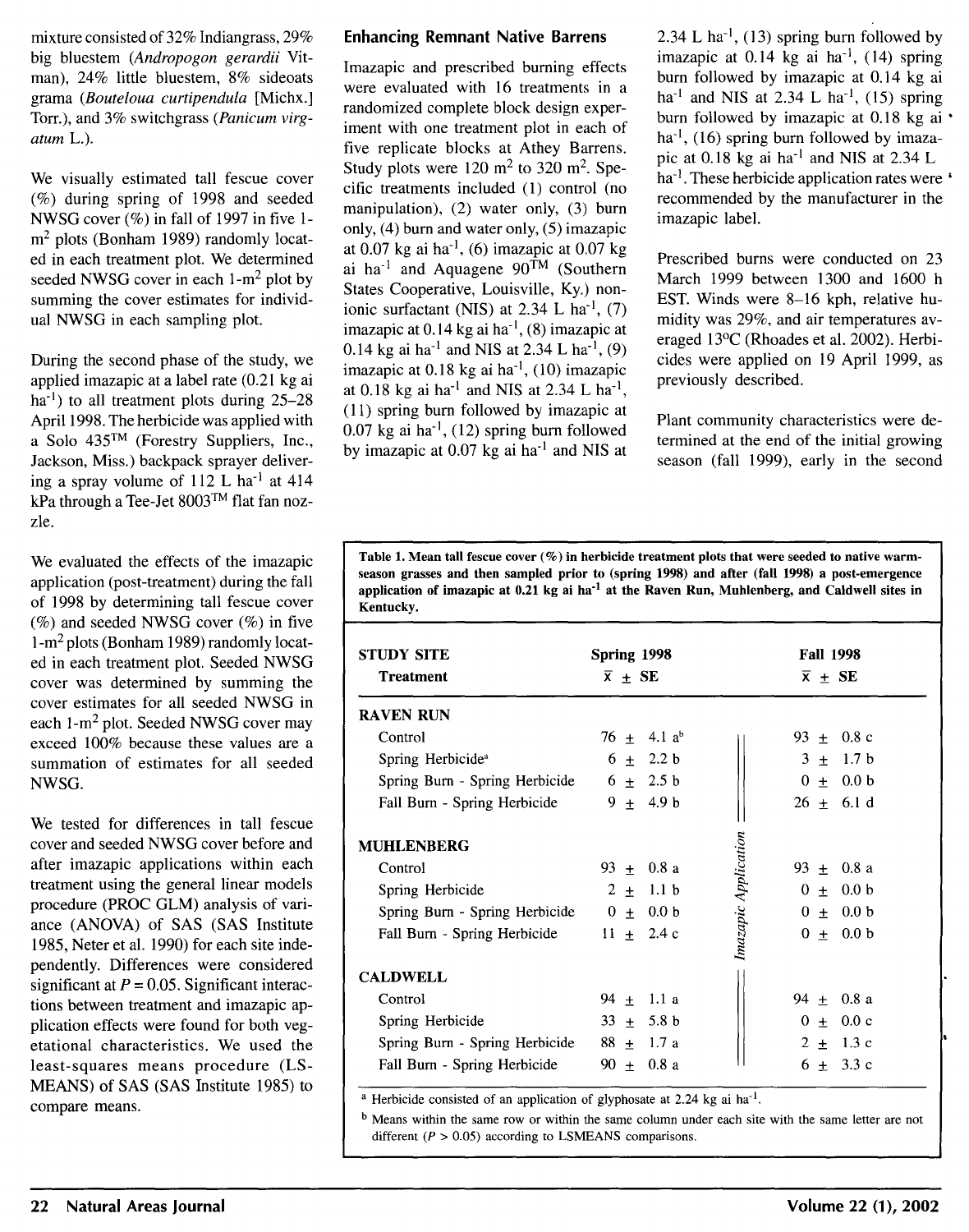Table 2. Mean planted native warm-season grass cover (%) in herbicide treatment plots that were seeded to native warm-season grasses and then sampled prior to (fall 1997) and after (fall 1998) a post-emergence application of imazapic at  $0.21$  kg ai ha<sup>-1</sup> at the Raven Run, Muhlenberg, and Caldwell sites in Kentucky.

| <b>STUDY SITE</b><br><b>Treatment</b>                                                                                      | <b>Fall 1997</b><br>$\bar{x}$ + SE                 | <b>Fall 1998</b><br>$\bar{x}$ + SE                                       |
|----------------------------------------------------------------------------------------------------------------------------|----------------------------------------------------|--------------------------------------------------------------------------|
| <b>RAVEN RUN</b>                                                                                                           |                                                    |                                                                          |
| Spring Herbicide <sup>a</sup>                                                                                              | $16 + 3.4 a^{6}$                                   | $94 + 4.4c$                                                              |
| Spring Burn - Spring Herbicide $14 \pm 3.3$ a                                                                              |                                                    | $107 \pm 4.0 \text{ d}$                                                  |
| Fall Burn - Spring Herbicide                                                                                               | $0 + 0.0 b$                                        | $37 + 4.8 e$                                                             |
| <b>MUHLENBERG</b><br>Spring Herbicide<br>Spring Burn - Spring Herbicide<br>Fall Burn - Spring Herbicide<br><b>CALDWELL</b> | $47 \pm 5.2$ a<br>$46 \pm 3.0 a$<br>$24 \pm 5.2$ b | Imazapic Application<br>$85 + 7.3c$<br>115 $\pm$ 4.3 d<br>$82 \pm 8.7$ c |
| Spring Herbicide<br>Spring Burn - Spring Herbicide 43 $\pm$ 5.9 a<br>Fall Burn - Spring Herbicide                          | $45 \pm 4.4 \text{ a}$<br>$0 + 0.0 b$              | $118 \pm 5.1$ b<br>$122 + 3.0 b$<br>$81 + 6.0c$                          |

<sup>a</sup> Herbicide consisted of an application of glyphosate at 2.24 kg ai ha<sup>-1</sup>.

b Means within the same row or within the same column under each site with the same letter are not different ( $P > 0.05$ ) according to LSMEANS comparisons.

growing season (spring 2000), and near the end of the second growing season (summer 2000) following treatment applications. Five  $1-m^2$  herbaceous sampling plots were randomly established and sampled in each individual treatment plot on 5 October 1999, 2 May 2000, and 4 August 2000. Tall fescue cover  $(\%)$ , NWSG cover  $(\%)$ , and plant species richness (number of plant species per  $m<sup>2</sup>$ ) were visually estimated in each herbaceous sampling plot. Native warm-season grass cover consisted of little bluestem, big bluestem, Elliott's bluestem *(Andropogon gyrans* Ashe), broomsedge bluestem, tall dropseed *(Sporobolus asper* [Michx.] Kunth), and annual dropseed *(Sporobolus vaginiflorus*  [Torr. ex Gray] Wood).

We tested for differences in tall fescue cover, NWSG cover, and plant species richness using OLM ANOVA (SAS Institute 1985, Neter et al. 1990). Differences were considered significant at  $P = 0.05$ . We used Fisher's protected LSD tests to com-

pare treatment means (SAS Institute 1985, Neter et al. 1990).

#### RESULTS

#### Improving Seeded NWSG Stands

The initial glyphosate applications (with and without prescribed burning) were very effective and reduced tall fescue cover to less than 12% at two of three study sites (Table 1). Although tall fescue initially was reduced by the glyphosate applications at the Caldwell site, tall fescue reinvaded or increased from plants remaining in the treatment plots in the growing seasons following the initial herbicide application (Table I). Also, seeded NWSG were slow to establish during the initial growing seasons. Mean NWSG cover ranged from 0% to 47% during fall of 1997 (Table 2). Seeded NWSG cover consisted primarily of Indiangrass and switchgrass in relatively equal amounts.

Applying imazapic reduced or eliminated residual tall fescue remaining after the glyphosate applications in seven of nine treatments (Table 1). In the remaining two treatments, no tall fescue was present at the time of the imazapic application (Muhlenberg), or tall fescue increased significantly after the imazapic application (Raven Run; Table 1). Tall fescue cover was reduced to less than 10% in the imazapic-treated plots at all three sites, with the one exception where it increased (Table 1 ). Furthermore, the imazapic application completely eliminated tall fescue from the Muhlenberg site.

Applying imazapic also dramatically increased seeded NWSG cover (Table 2) . Mean seeded NWSG cover increased from a range of 0-47% prior to applying imazapic to 81-122% after the imazapic application. Seeded NWSG cover following the imazapic application consisted of Indiangrass, switchgrass, little bluestem, and big bluestem.

#### Enhancing Remnant Native Barrens

Tall fescue cover varied among treatments for fall 1999 ( $F = 27.68$ , df = 15, 399,  $P =$ 0.0001), spring 2000 ( $F = 29.33$ , df = 15, 399,  $P = 0.0001$ ), and summer 2000 ( $F =$ 5.99, df = 15, 239,  $P = 0.0001$ ). In addition, tall fescue cover varied ( $P = 0.001$ ) among blocks during all three measurement periods. All 12 herbicide treatments had less ( $P < 0.05$ ) tall fescue cover than in the control during fall 1999 and spring 2000. However, by summer 2000 only 9 of the 12 imazapic treatments had less tall fescue ( $P < 0.05$ ) than the control (Table 3). Mean tall fescue was reduced to less than 15% in the imazapic at 0.14 kg ai ha·  $<sup>1</sup>$  with NIS, in the spring burn followed by</sup> imazapic at  $0.14$  kg ai ha<sup>-1</sup> with NIS, and the spring burn followed by imazapic at  $0.18$  kg ai ha<sup>-1</sup> with NIS treatment plots during summer 2000 (Table 3).

There were differences in NWSG cover among treatments during fall 1999 ( $F =$ 8.48, df = 15, 399,  $P = 0.0001$ ), spring 2000 ( $F = 15.57$ , df = 6, 567,  $P = 0.0001$ ), and summer 2000 ( $F = 4.57$ , df = 15, 239,  $P = 0.0001$ ). In addition, NWSG cover varied ( $P = 0.001$ ) among blocks during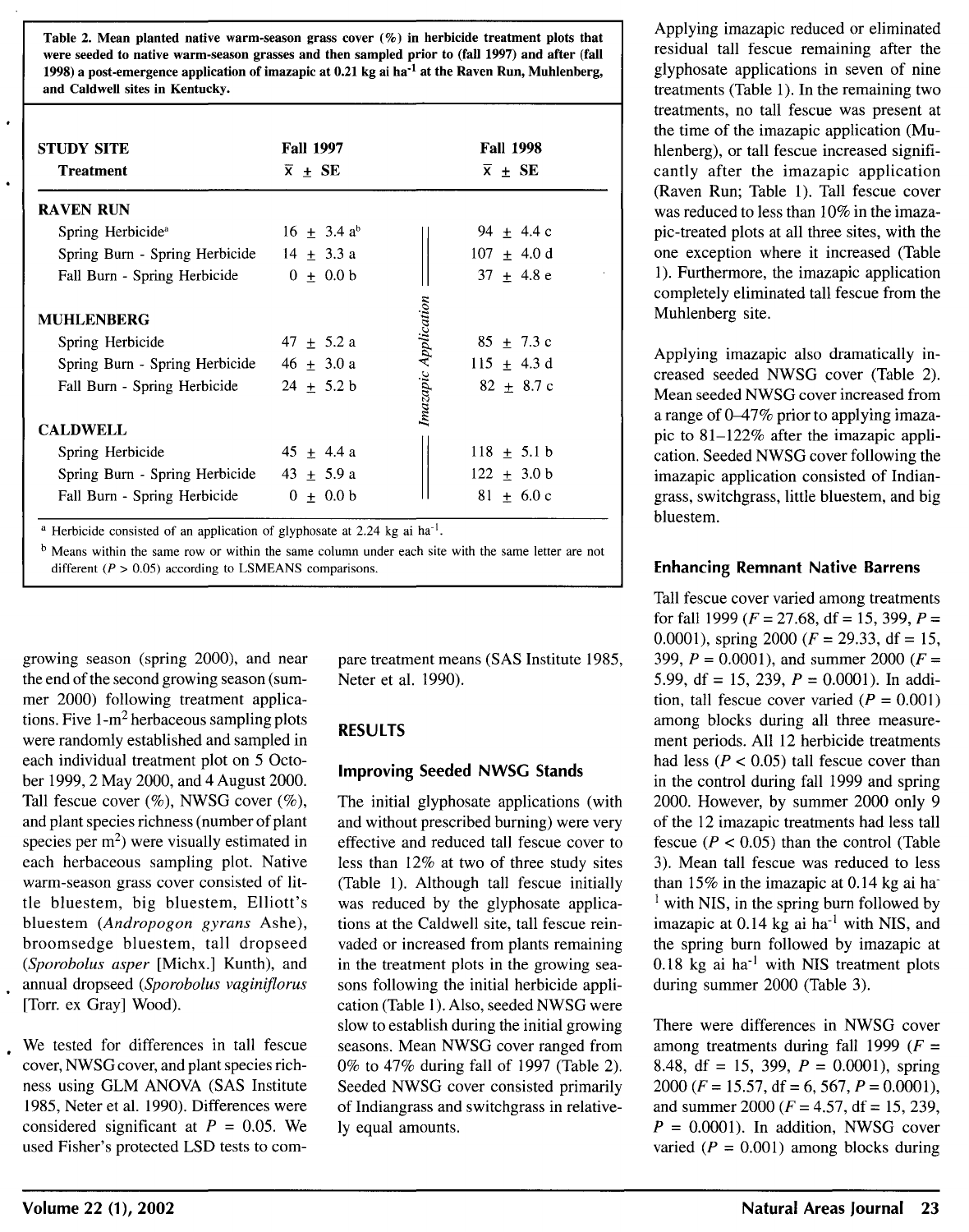Table 3. Mean tall fescue cover  $(\%)$  at the end of the first (fall 1999), early in the second (spring 2000), and late in the second growing seasons (summer 2000) following burning and herbicide applications at Athey Barrens in Kentucky during 1999-2000.

| <b>Treatment</b>                                              | <b>Fall 1999</b><br>$\overline{x}$ + SE | Spring 2000<br>$\bar{x}$ + SE | Summer 2000<br>$\overline{x}$ + SE |
|---------------------------------------------------------------|-----------------------------------------|-------------------------------|------------------------------------|
| Control                                                       | $72 + 4.6 a^2$                          | $88 + 2.1 a$                  | $45 \pm 6.5 a$                     |
| Water Only                                                    | $41 \pm 4.4$ b                          | $88 + 1.9a$                   | $47 + 5.7 a$                       |
| Burn Only                                                     | $41 \pm 4.5$ cd                         | $68 \pm 5.0 b$                | $38 \pm 8.0$ ab                    |
| Burn, Water Only                                              | 44 $\pm$ 4.9 cd                         | $60 \pm 4.0 \text{ bc}$       | 47 $\pm$ 6.4 a                     |
| $0.07$ kg ai ha <sup>-1</sup> Imazapic                        | $44 \pm 6.3$ c                          | 61 $\pm$ 5.5 bc               | $40 + 4.8$ ab                      |
| $0.07$ kg ai ha <sup>-1</sup> Imazapic + NIS <sup>b</sup>     | $26 \pm 3.9 e$                          | $37 \pm 4.3$ ef               | $40 \pm 6.1$ ab                    |
| $0.14 \text{ kg}$ ai ha <sup>-1</sup> Imazapic                | $33 \pm 5.2$ de                         | $46 \pm 4.6$ de               | $22 \pm 5.8$ cd                    |
| $0.14$ kg ai ha <sup>-1</sup> Imazapic + NIS <sup>b</sup>     | $40 \pm 5.7 \text{ cd}$                 | 41 $\pm$ 4.9 def              | $11 + 4.6$ d                       |
| 0.18 kg ai ha <sup>-1</sup> Imazapic                          | $23 + 4.9$ ef                           | 43 $\pm$ 5.8 de               | $20 \pm 4.2 \text{ cd}$            |
| $0.18$ kg ai ha <sup>-1</sup> Imazapic + NIS <sup>b</sup>     | $8 \pm 1.8$ g                           | $22 \pm 4.3$ gh               | $22 \pm 5.1$ cd                    |
| Burn, 0.07 kg ai ha <sup>-1</sup> Imazapic                    | $14 \pm 3.2$ fg                         | 51 $\pm$ 4.5 cd               | $38 + 9.7$ ab                      |
| Burn, 0.07 kg ai ha <sup>-1</sup> Imazapic + $NIS^b$          | $8 \pm 2.8$ g                           | $18 + 2.4 h$                  | $28 \pm 8.2$ bc                    |
| Burn, 0.14 kg ai ha <sup>-1</sup> Imazapic                    | $13 \pm 3.6$ fg                         | $45 \pm 4.9$ de               | $20 \pm 6.5$ cd                    |
| Burn, 0.14 kg ai ha <sup>-1</sup> Imazapic + NIS <sup>b</sup> | $9 \pm 2.6$ g                           | $31 + 5.7$ fg                 | $10 \pm 3.1 \text{ d}$             |
| Burn, 0.18 kg ai ha <sup>-1</sup> Imazapic                    | $5 \pm 1.9 \text{ g}$                   | $38 \pm 4.9$ ef               | $21 \pm 5.7$ cd                    |
| Burn, 0.18 kg ai ha <sup>-1</sup> Imazapic + $NISb$           | $3 \pm 1.1$ g                           | $11 \pm 2.7$ h                | $7 \pm 3.2 \text{ d}$              |

<sup>a</sup> Means within the same column with the same letter are not different ( $P > 0.05$ ) according to Fisher's protected LSD test.

<sup>b</sup> Non-ionic surfactant (Aquagene  $90^{TM}$ ) was included at a rate of 2.34 L ha<sup>-1</sup>.

all three measurement periods. Mean NWSG cover exceeded 60% in four treatments (imazapic at  $0.18$  kg ai ha<sup>-1</sup> with NIS, spring bum followed by imazapic at  $0.14$  kg ai ha<sup>-1</sup> with NIS, spring burn followed by imazapic at  $0.18$  kg ai ha<sup>-1</sup>, and spring bum followed by imazapic at 0.18 kg ai ha<sup>-1</sup> with NIS) during summer  $2000$ (Table 4).

Plant species richness varied significantly among treatments in fall 1999 ( $F = 2.38$ , df = 15, 399,  $P = 0.0001$ ), spring 2000 (*F*  $= 8.27$ , df  $= 6$ , 567,  $P = 0.0001$ ), and summer 2000 ( $F = 2.18$ , df = 15, 239,  $P =$ 0.0001). During summer 2000, three treatments (imazapic at  $0.07$  kg ai ha<sup>-1</sup>, spring bum followed by imazapic at 0.14 kg ai  $ha^{-1}$ , and spring burn followed by imazapic at  $0.14$  kg ai ha<sup>-1</sup> with NIS) had higher  $(P < 0.05)$  plant species richness than the

untreated control plots. Common purpletop *(Tridens fiavus* [L.] A. S. Hitche), beaked panicgrass *(Panicum anceps*  Michx.), sneezeweed *(Helenium amarum*  [Raf.] H. Rock), green comet milkweed *(Asclepius viridifiora* Raf.), prickly pear ( *Opuntia humifusa* [Raf.] Raf.), yellow flax *(Linum virginianum* L.), pencilflower *(Stylosanthes biflora* [L.] B.S.P.), prairie fleabane *(Erigeron strigosus* Muhl. ex Willd.), large senna *(Cassia marilandica* L.), Widow's cross *(Sedum pulchellum* Michx.), prairie rose *(Rosa setigera* Michx.), wild strawberry *(Fragaria virginiana* Duchesne), scaly blazingstar *(Liatrus squarrosa* L.), Adder's tongue fem *(Ophioglossum engelmanni* Prantl), white vervain *(Verbena urticifolia* L.), hyssop-leaved thoroughwart *(Eupatorium hyssopifolium*  L.), late-flowering thoroughwart *(Eupatorium serotinum* Michx.), frost aster *(Aster* 

*pilosus* Willd.), and slenderstalk beeblossom *(Gaura filipies* Spach) were native grasses, forbs, wildflowers, and legumes present in the burned and unburned plots that received a post-emergence application of imazapic at  $0.14$  kg ai ha<sup>-1</sup> with NIS or less. In addition, non-native forbs and legume species were also present in these plots, including ox-eye daisy *(Leucanthemum vulgare* Lam.), hop clover *(Trifolium campestre* Schreb.), sericea lespedeza *(Lespedeza cuneata* L.), Korean lespedeza *(Lespedeza stipulacea* Maxim.), and Deptford pink *(Dianthus armenia* L.).

### **DISCUSSION**

### Improving Seeded NWSG Stands

Our results indicate that a post-emergence imazapic  $(0.21 \text{ kg} \text{ai} \text{ha}^{-1})$  application to seeded NWSG stands two or three seasons after initial prescribed burning and glyphosate treatments is a highly effective method to achieve control of reinvading tall fescue and for enhancing seeded NWSG. Following the imazapic application, NWSG cover increased significantly from pretreatment levels. Applying imazapic apparently decreased competition from annual and perennial weeds and increased the growth of seeded NWSG. Overall, plant species sensitive to imazapic, such as tall fescue, hairy crabgrass *(Digitaria sanguinalis* [L.] Scop.), andjohnsongrass *(Sorghum halepense* [L.] Pers.), were removed by the imazapic application (Washburn et al. 1999). In contrast, species tolerant to imazapic, such as the seeded NWSG, broomsedge bluestem, and Kentucky bluegrass *(Poa pratensis* L.), increased considerably due to decreased competition from the dominant weeds.

Overall, tall fescue cover prior to the imazapic applications varied considerably among the three study areas. Study plots at Caldwell were centered in a large tall fescue field, whereas the Raven Run and Muhlenberg study plots included almost all of the tall fescue present and were surrounded by woodlands. The surrounding tall fescue apparently provided a seed and tiller source and resulted in more reestablishment of tall fescue at Caldwell compared to the other two sites. We suspect a similar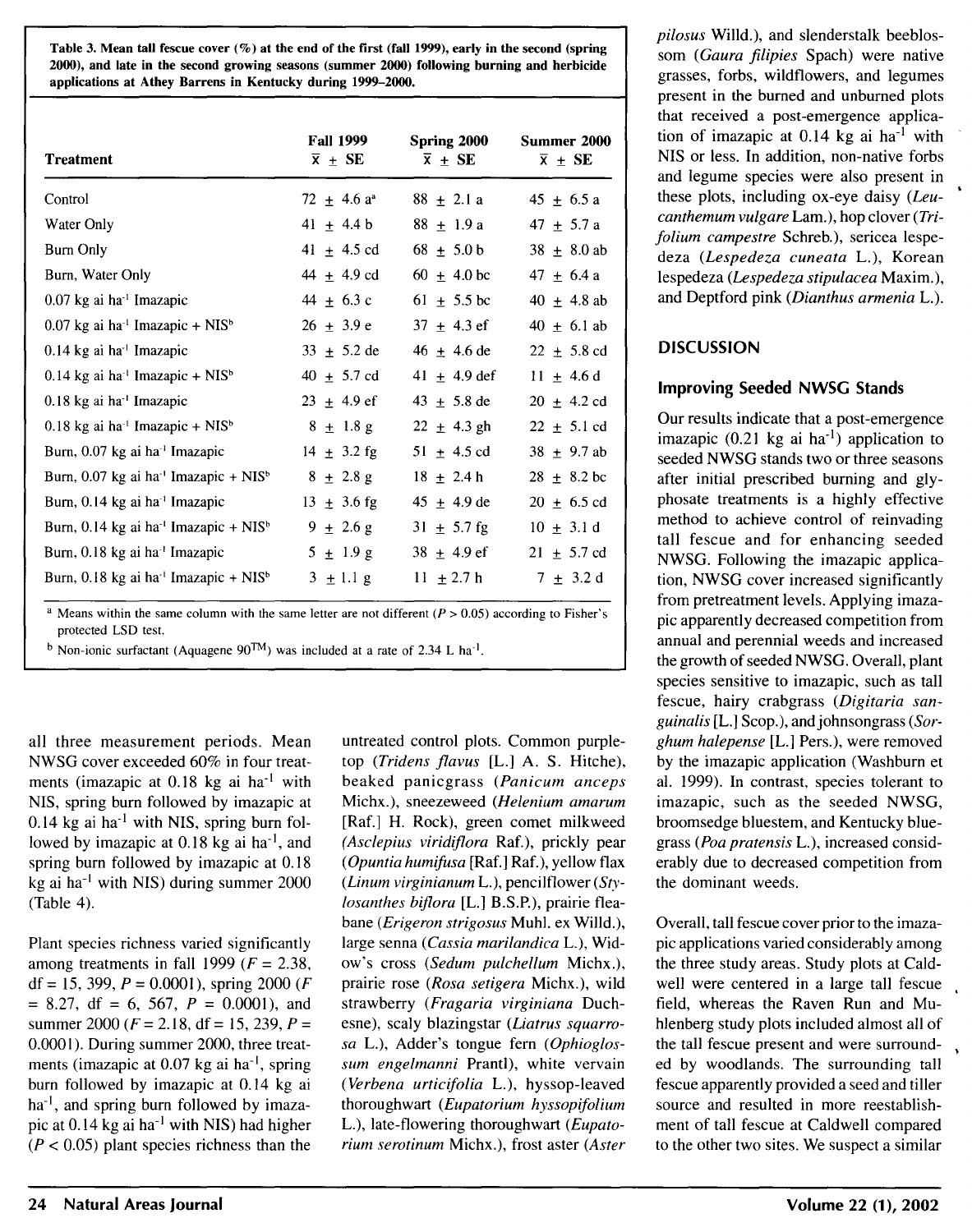Table 4. Mean native warm-season grass cover  $(\%)$  at the end of the first (fall 1999), early in the second (spring 2000), and late in the second growing seasons (summer 2000) following burning and herbicide applications at Athey Barrens in Kentucky during 1999-2000.

| <b>Treatment</b>                                            | <b>Fall 1999</b><br>$\overline{x}$ $\pm$ SE | Spring 2000<br>$\overline{x}$ + SE | Summer 2000<br>$\overline{x}$ + SE |
|-------------------------------------------------------------|---------------------------------------------|------------------------------------|------------------------------------|
| Control                                                     | $14 \pm 4.7 a^{a}$                          | $1 + 0.6a$                         | $20 \pm 5.9 a$                     |
| Water Only                                                  | $17 \pm 3.7$ ab                             | $2 \pm 1.6$ a                      | $33 \pm 5.8$ abc                   |
| Burn Only                                                   | $15 \pm 4.5a$                               | $6 \pm 1.2$ ab                     | $32 \pm 7.9$ abc                   |
| Burn, Water Only                                            | $19 \pm 4.6$ ab                             | $6 + 1.6$ ab                       | $28 \pm 6.6$ ab                    |
| $0.07$ kg ai ha <sup>-1</sup> Imazapic                      | $29 \pm 6.1$ bcd                            | $3 \pm 1.0 \text{ a}$              | $24 \pm 7.1$ a                     |
| $0.07$ kg ai ha <sup>-1</sup> Imazapic+NIS <sup>b</sup>     | $36 \pm 5.6$ cde                            | $20 \pm 5.0$ def                   | $36 + 6.8$ abcd                    |
| $0.14$ kg ai ha <sup>-1</sup> Imazapic                      | $33 \pm 6.4$ cde                            | $10 \pm 2.4$ abc                   | $38 \pm 10.3$ abcd                 |
| $0.14$ kg ai ha <sup>-1</sup> Imazapic+NIS <sup>b</sup>     | $23 \pm 4.3$ abc                            | $13 \pm 2.2$ bcd                   | $47 \pm 9.2$ bcde                  |
| $0.18$ kg ai ha <sup>-1</sup> Imazapic                      | $36 + 6.1$ cde                              | $9 + 2.6$ abc                      | $51 + 10.1$ cdef                   |
| $0.18$ kg ai ha <sup>-1</sup> Imazapic+NIS <sup>b</sup>     | $52 \pm 5.8$ fg                             | $37 \pm 5.4$ gh                    | $62 \pm 6.6$ ef                    |
| Burn, 0.07 kg ai ha <sup>-1</sup> Imazapic                  | $36 \pm 5.5$ cde                            | $15 + 3.0$ bcde                    | $34 \pm 10.2$ abcd                 |
| Burn, 0.07 kg ai ha <sup>-1</sup> Imazapic+NIS <sup>b</sup> | $46 \pm 5.1$ ef                             | $38 \pm 7.2$ gh                    | $50 \pm 10.0$ cdef                 |
| Burn, 0.14 kg ai ha <sup>-1</sup> Imazapic                  | $50 \pm 6.1$ fg                             | $28 \pm 3.3$ fg                    | $54 \pm 8.8$ def                   |
| Burn, 0.14 kg ai ha <sup>-1</sup> Imazapic+NIS <sup>b</sup> | $42 \pm 5.2$ def                            | $23 \pm 5.1$ ef                    | $67 \pm 6.9$ ef                    |
| Burn, 0.18 kg ai ha <sup>-1</sup> Imazapic                  | $40 \pm 5.4$ def                            | $18 \pm 2.8$ cde                   | 68 $\pm$ 6.2 ef                    |
| Burn, 0.18 kg ai ha <sup>-1</sup> Imazapic+NIS <sup>b</sup> | $60 \pm 4.4 \text{ g}$                      | $46 + 7.4 h$                       | $70 \pm 6.6$ f                     |

<sup>a</sup> Means within the same column with the same letter are not different  $(P > 0.05)$  according to Fisher's protected LSD test.

<sup>b</sup> Non-ionic surfactant (Aquagene  $90^{TM}$ ) was included at a rate of 2.34 L ha<sup>-1</sup>.

situation occurred in the treatment at Raven Run where tall fescue coverage increased following the imazapic application.

### Enhancing Remnant Native Barrens

Prescribed burning and post-emergence application of imazapic appear to be very useful tools for enhancing the quality of native barrens in Kentucky. Spring burning followed by a post-emergence application of imazapic at 0.14 or 0.18 kg ai ha<sup>-1</sup> with NIS at 2.34 L ha<sup>-1</sup> were the most effective treatments for eradicating tall fescue and increasing native grasses and forbs. These two treatments provided the best tall fescue control and resulted in the highest NWSG cover levels, regardless of the amount of tall fescue and NWSG cover prior to treatment applications. In restoration or management efforts where prescribed burning is not an option, using a

post-emergence application of imazapic at  $0.18$  kg ai ha<sup>-1</sup> with NIS at 2.34 L ha<sup>-1</sup> may also be an effective management option.

Tall fescue control and NWSG enhancement varied with herbicide application rate. Applying imazapic at a high rate (0.18 kg ai ha-I) provided good tall fescue control and increased native grasses and forbs, whereas a low rate of imazapic (0.07 kg ai ha<sup>-1</sup>) was typically ineffective. However, in parts of the study area characterized by less tall fescue and more native grasses prior to treatment applications (e.g., blocks #1 and #2), treatments with low amounts of imazapic (e.g., spring burning followed by  $0.07$  kg ai ha<sup>-1</sup> with NIS) reduced tall feseue cover and increased native grasses and forbs. Consequently, lower rates of imazapic may be effective for enhancing native barrens where invasion of exotic cool-season grasses is light to moderate

(e.g., <50% cover) and NWSG are present in substantial amounts (e.g., >20% cover).

Prescribed burning alone (no herbicide) did not decrease tall fescue or increase NWSG cover. Similarly, Washburn et al. (1999) found that a single prescribed burn, without a herbicide application, was ineffective for controlling tall fescue and only reduced fescue cover by less than 10% at ten study areas in Kentucky. Prescribed burning prior to applying imazapic increased tall fescue control and increased NWSG coverage in some treatments compared to unburned treatment plots during the first growing season. However, near the end of the second growing season, the influence of prescribed burning prior to herbicide application was no longer significant. A similar finding occurred for the addition of NIS to the herbicide mixtures at the time of application.

Following the initial reductions in tall fescue cover by the application of herbicides, tall fescue increased in most treatments from the end of the initial growing season to early in the second growing season. Such increases probably were due to reinvasion of tall fescue from adjacent plots or increases in residual tall fescue plants that survived the imazapic applications. As the second growing season progressed, tall fescue coverage decreased in most treatment and control plots due to the onset of summer and unfavorable growing conditions for tall fescue. Although trends in tall fescue growth varied by season, overall tall fescue coverage increased in most treatments in the two growing seasons following the imazapic applications. Consequently, reinvasion of tall fescue following initial treatment applications is an important concern for managers. Further research is needed to identify management techniques (e.g., additional burning or herbicide applications) that are effective in eradicating tall fescue and increasing native plants in the long term.

Severe drought conditions occurred throughout the study period and undoubtedly affected our results. Precipitation levels were 56% and 24% below the 20-year average for the area during the initial ( 1999) and second (2000) growing seasons, re-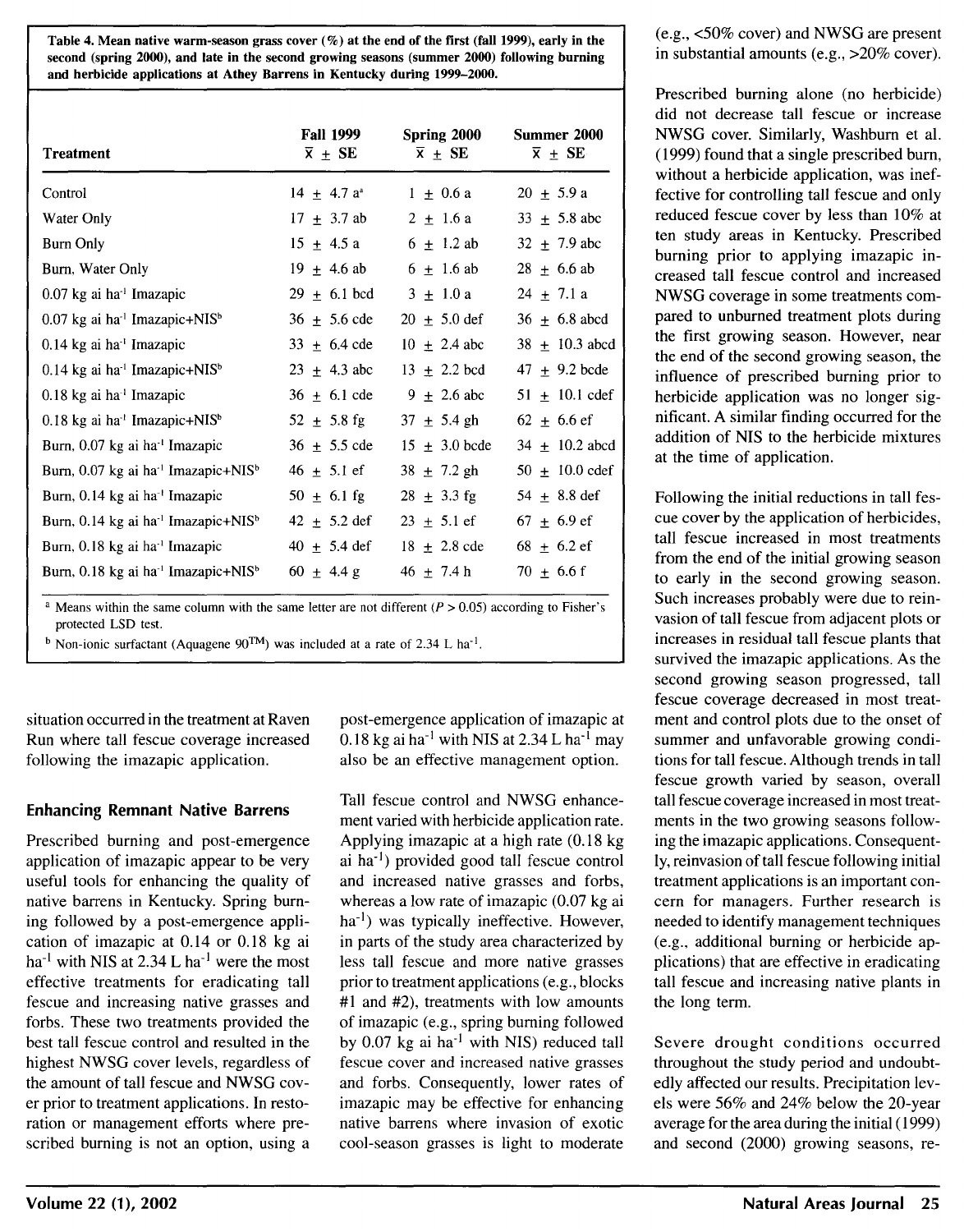spectively (National Climate Data Center 2000). The lack of rainfall during the initial growing season resulted in very dry soil conditions, constrained plant growth, and reduced soil microbial activity, particularly in areas with increased bare ground due to prescribed burning (Rhoades et al. 2002). We suspect that drought conditions during the study may have lessened the native plant response to tall fescue eradication. Although the high amount of bare ground during 1999 apparently provided opportunity for increased native plant establishment, it also provided opportunity for reinvading tall fescue and increased cover of other non-native species (e.g., Kentucky bluegrass, hop clover) in some treatments.

Near the end of the second growing season following treatment application, our plant community description data showed that prescribed burning prior to applying imazapic increased NWSG cover and botanical diversity at Athey Barrens. Spring burns removed the heavy litter layer and greatly increased the amount of bare ground during the initial growing season. High amounts of bare ground apparently provided opportunity for native plant species (e.g., Adder's tongue fem, scaly blazingstar) and non-native species (e.g., Kentucky bluegrass, hop clover) to establish from the soil seed bank or increase in cover during the second growing season. Considerable bare ground also provides opportunities for active restoration management efforts, such as planting native seeds and plant plugs.

Removal of the dominant exotic plant species, in this case tall fescue, is changing the plant communities at Athey Barrens from monocultures of an invasive exotic grass to mixed-species native grasslands. lndiangrass, big bluestem, little bluestem, broomsedge bluestem, and tall dropseed are native warm-season grasses that responded well to the prescribed burning and herbicide applications. Similarly, a variety of native forb and legume species also showed a favorable response to the burning and herbicide treatments.

Prescribed burning and imazapic applications appear to be effective management

practices for rapidly changing plant community composition and ecosystem structure during restoration efforts in native warm-season grass-dominated ecosystems (e.g., native barrens). However, due to the fact that the many forb species may be intolerant of imazapic, we recommend caution in using this herbicide in restoration efforts if important, rare, or endangered native forbs are present.

## **ACKNOWLEDGMENTS**

We appreciate the financial support of American Cyanamid, Monsanto Corporation, Cooperative Extension Service and the Department of Forestry at the University of Kentucky, and the Kentucky Department of Fish and Wildlife Resources. We appreciate the generosity of the private landowners, Raven Run Nature Center, and the Kentucky State Nature Preserves Commission who graciously allowed us to conduct experiments on their land. We thank an anonymous reviewer for providing comments that improved the manuscript. This is manuscript number 01-09-05 and is approved for publication by the Director of the Agricultural Experiment Station at the University of Kentucky.

*Brian Washburn is a Wildlife Physiology Postdoctoral Fellow in the Department of Fisheries and Wildlife Sciences at the University of Missouri-Columbia. His research interests include wildlife nutrition and physiology, restoration of native ecosystems, and forest and grassland habitat management.* 

*Tom Barnes is Associate Extension Professor and Wildlife Specialist in the Department of Forestry at the University of Kentucky. His research interests include urban wildlife conservation, biodiversity and ecosystems approaches to natural resources management, and restoration of native ecosystems.* 

*Chuck Rhoades is Assistant Professor of Restoration Ecology in the Department of Forestry at the University of Kentucky. His research interests include soil processes and nutrient cycling and the ecosystem implications of restoration activities.* 

*Rick Remington is Western Regional Nature Preserves Manager with the Kentucky State Nature Preserves Commission. He conducts stewardship activities to manage and enhance native plant communities and rare ecosystems on numerous state nature preserves throughout western Kentucky.* 

# **LITERATURE CITED**

- Anderson, B. 1992. Converting smooth brome pasture to warm-season grasses. Pp. 157- 160 *in* R.G. Wickett, P.O. Lewis, A. Woodliffe, and P. Pratt, eds., Spirit of the Land, Our Prairie Legacy, Proceedings of the Thirteenth North American Prairie Conference, Windsor, Ontario, Canada.
- Anderson, R.C., J.S. Fralish, and J.M. Baskin. 1999. Savannas, Barrens, and Rock Outcrop Plant Communities of North America. Cambridge University Press, Cambridge, United Kingdom. 488 pp.
- Bacon, C.W. and M.R. Siegel. 1988. Endophyte parasitism of tall fescue. Journal of Production Agriculture 1:45-55.
- Ball, D.M., J.F. Pederson, and G.D. Lacefield. 1993. The tall fescue endophyte. American Scientist 81 :370-379.
- Barnes, T.G., L.A. Madison, J.D. Sole, and M.J. Lacki. 1995. An assessment of habitat quality for northern bobwhite in tall fescue dominated fields. Wildlife Society Bulletin 23:231-237.
- Beran, D.D., R.E. Gaussoin, and R.A. Masters. 1999. Native wildflower establishment with imidazolinone herbicides. Horticultural Science 34:283-286.
- Beran, D.D., R.A. Masters, R.E. Gaussoin, and F. Rivas-Pantoja. 2000. Establishment of big bluestem and Illinois bundleflower mixtures with imazapic and imazethapyr. Agronomy Journal 92:460-465.
- Bonham, C.D. 1989. Measurements for Terrestrial Vegetation. John Wiley and Sons, New York. 338 pp.
- Bums, J.S. and D.S. Chamblee. 1979. Adaptation. Pp. 9-30 *in* R.C. Buckner and L.P. Bush, eds., Tall Fescue. American Society of Agronomists and Crop Science Society of America, Madison, Wis.
- Capel, S. 1995. Native warm season grasses for Virginia and North Carolina: benefits for livestock and wildlife. Virginia Department of Game and Inland Fisheries, Richmond. 10 pp.
- Chester, E.W., B.E. Wofford, J.M. Baskin, and C.C. Baskin. 1997. A floristic study of barrens on the southwestern Pennyroyal Plain, Kentucky and Tennessee. Castanea 62: 161- 172.